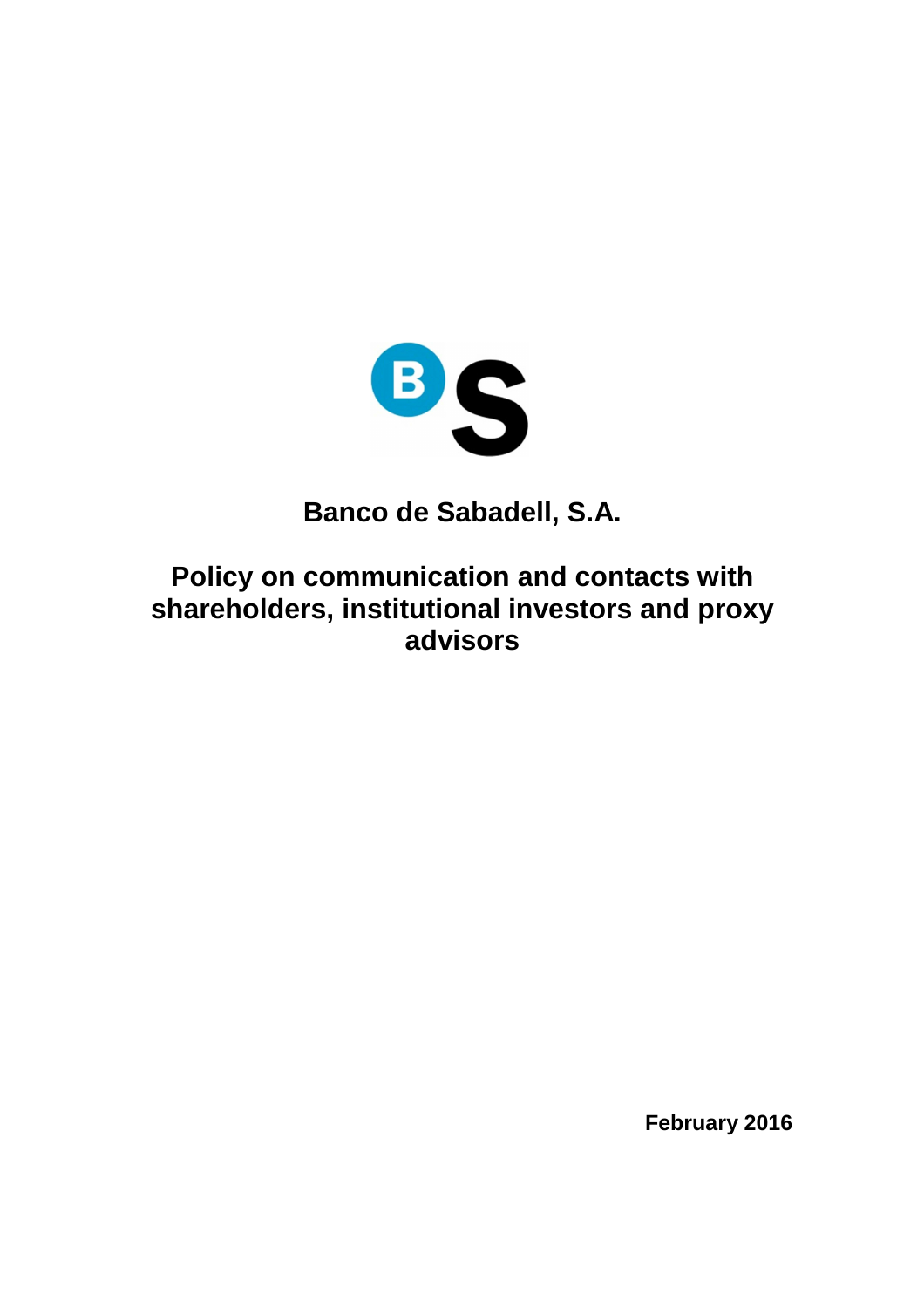# Contents

| 4.- Channels for communication with and participation by shareholders and |                                                                |
|---------------------------------------------------------------------------|----------------------------------------------------------------|
|                                                                           |                                                                |
| 1.                                                                        |                                                                |
| 2.                                                                        | Website of the National Securities Market Commission (CNMV)  6 |
| 3.                                                                        |                                                                |
| 4.                                                                        |                                                                |
| 5.                                                                        |                                                                |
| 6.                                                                        |                                                                |
| 7.                                                                        |                                                                |
| 8.                                                                        |                                                                |
| 9.                                                                        |                                                                |
|                                                                           |                                                                |
|                                                                           |                                                                |
| 12. Other channels of communication with shareholders and investors  10   |                                                                |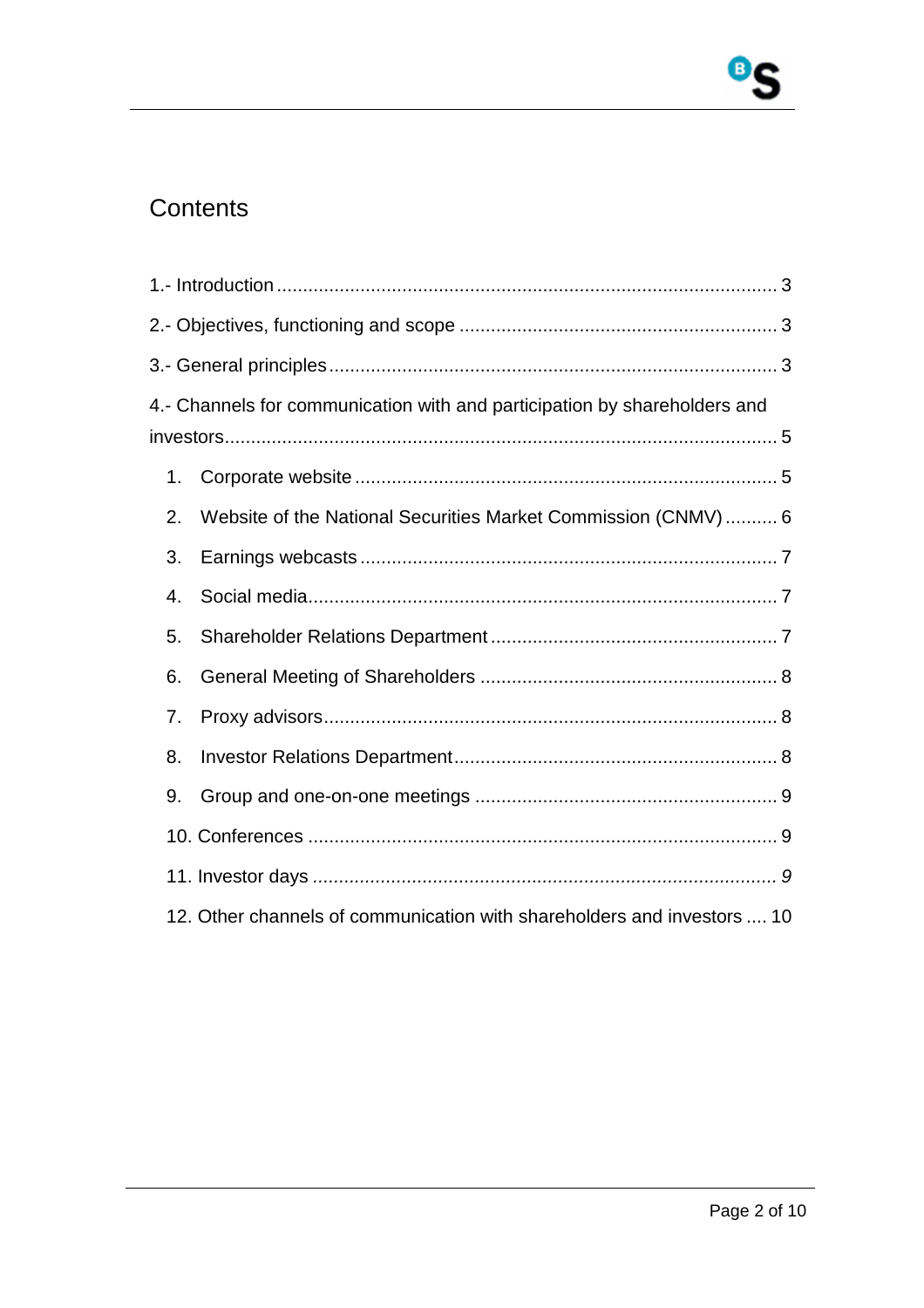## **1.- Introduction**

The Board of Directors of Banco Sabadell, S.A. (the "Bank") has approved the update on this Policy on communication and contacts with shareholders, industrial investors and proxy advisors in order to adapt it to the amendments made to the Bank's organisation and to the recommendations contained in the Combined Code of Corporate Governance that was published by the National Securities Market Commission on 24 February 2015.

The Board of Directors is competent to set policy on the reporting and disclosure of information to shareholders, the markets and the general public.

Accordingly, in order to deepen communications with its shareholders and investors, in Spain and other countries, and to foster transparency in its disclosures, Banco Sabadell makes this policy available to the public via its website www.grupobancosabadell.com.

# **2.- Objectives, functioning and scope**

The objective of this policy is to foster transparency in the markets, build trust and safeguard, at all times, the legitimate interests of institutional investors, shareholders and proxy advisors.

As a company listed in Spain, Banco Sabadell will act with the utmost diligence and transparency in all matters, ensuring that conflicts of interest are minimised and that investors are informed punctually and appropriately while guaranteeing absolute equality among all shareholders, for the benefit of market integrity.

This policy governs and is applicable equally to the entire Group. In order to ensure its rigorous application in all geographies, Banco Sabadell has established a new unit in charge of Group Institutional Policy and Market Relations, based in London, whose functions include coordinating the disclosure of information to all the Group's stakeholders on a uniform, homogeneous basis in conformity with the applicable regulations. The Group also has a Global Communications Committee comprising key representatives of all the regions, which meets regularly to oversee all matters related to the Group's communication policy, including the application of this policy.

# **3.- General principles**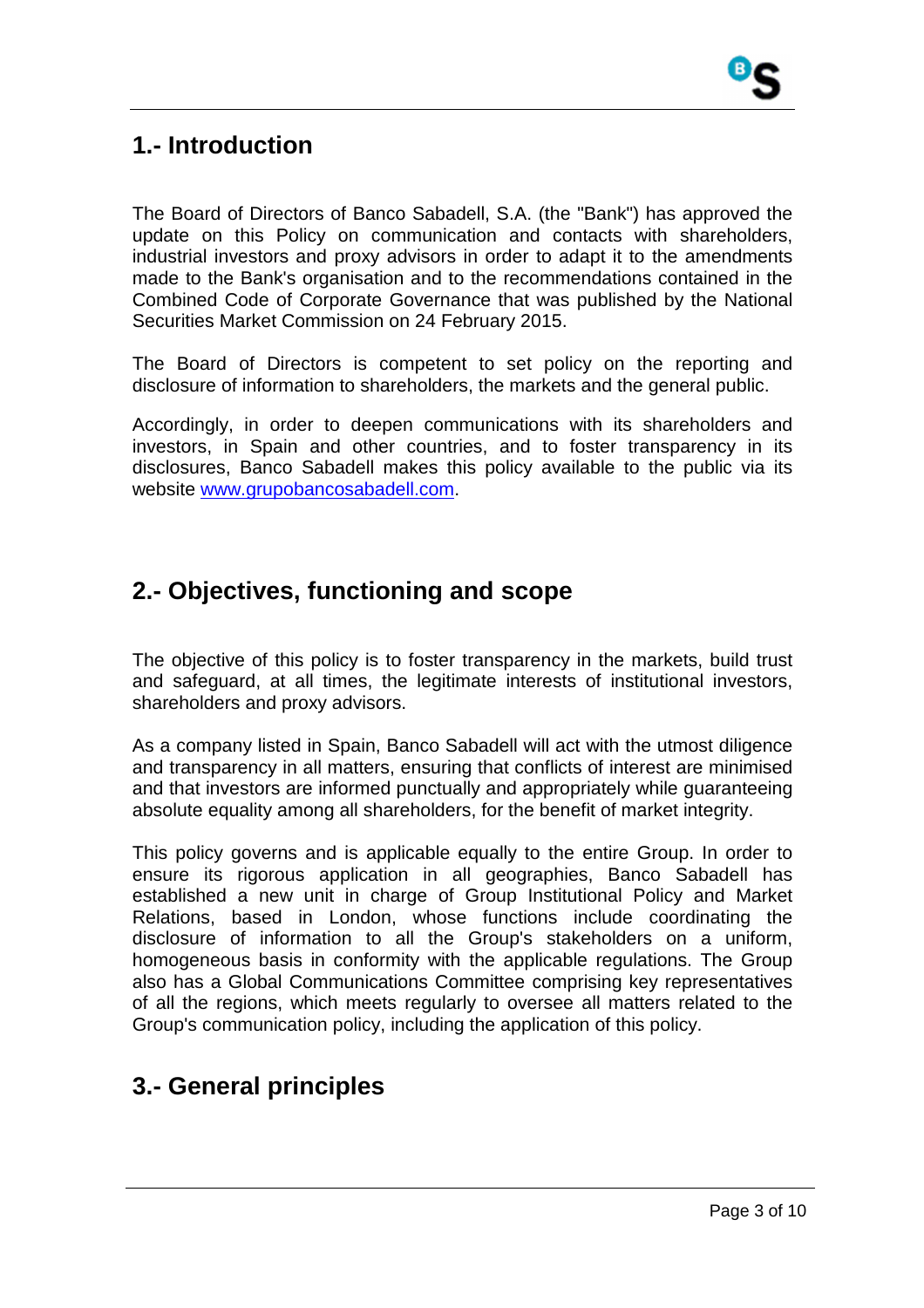

In order to deepen communication with each of the Company's stakeholder groups, particularly shareholders, institutional investors and proxy advisors, and to foster transparency in the public disclosures about Banco Sabadell and build trust, this policy will be governed by the following principles:

- 1. Transparency, truthfulness and uniformity in the dissemination of information, so that shareholders and investors receive the public disclosures required by law, and any other that is considered to be of interest, in a clear and accessible manner.
- 2. Distribution to shareholders of all the necessary information to enable them to properly exercise their rights, by making available to them all appropriate means of communication and by keeping the Bank to the forefront in the use of new communication channels.
- 3. Equal treatment of all shareholders and investors who are in the same position with regard to the distribution of information and the exercise of their rights.
- 4. Regular publication of information so as to enable shareholders and investors to be aware of the main developments at Banco Sabadell.
- 5. Clarification of doubts about the public disclosures released about Banco Sabadell by offering shareholders and investors ready access to appropriate communication instruments and channels.
- 6. Commitment and integrity in the dissemination, communication and management of corporate information, ensuring that the mechanisms of disclosure and communication to the markets are consistent with the corporate interests of Banco Sabadell.
- 7. Compliance with the applicable laws and the Bank's Corporate Governance rules, while also encouraging cooperation with, and transparency vis-à-vis, the authorities, regulatory bodies and competent administrations.

These principles apply to all the information distributed by Banco Sabadell, direct communications with shareholders and institutional investors and any other information or communication by the Company in the framework of its relations with markets and other stakeholders, such as financial intermediaries, fund managers and depositories of the Company's shares, financial analysts, regulators, proxy advisors, credit rating agencies, the media, etc.

In any communication or distribution of information, the Company will respect the rules on inside information and price-sensitive information set out in the applicable regulations and the Company's own rules, in connection with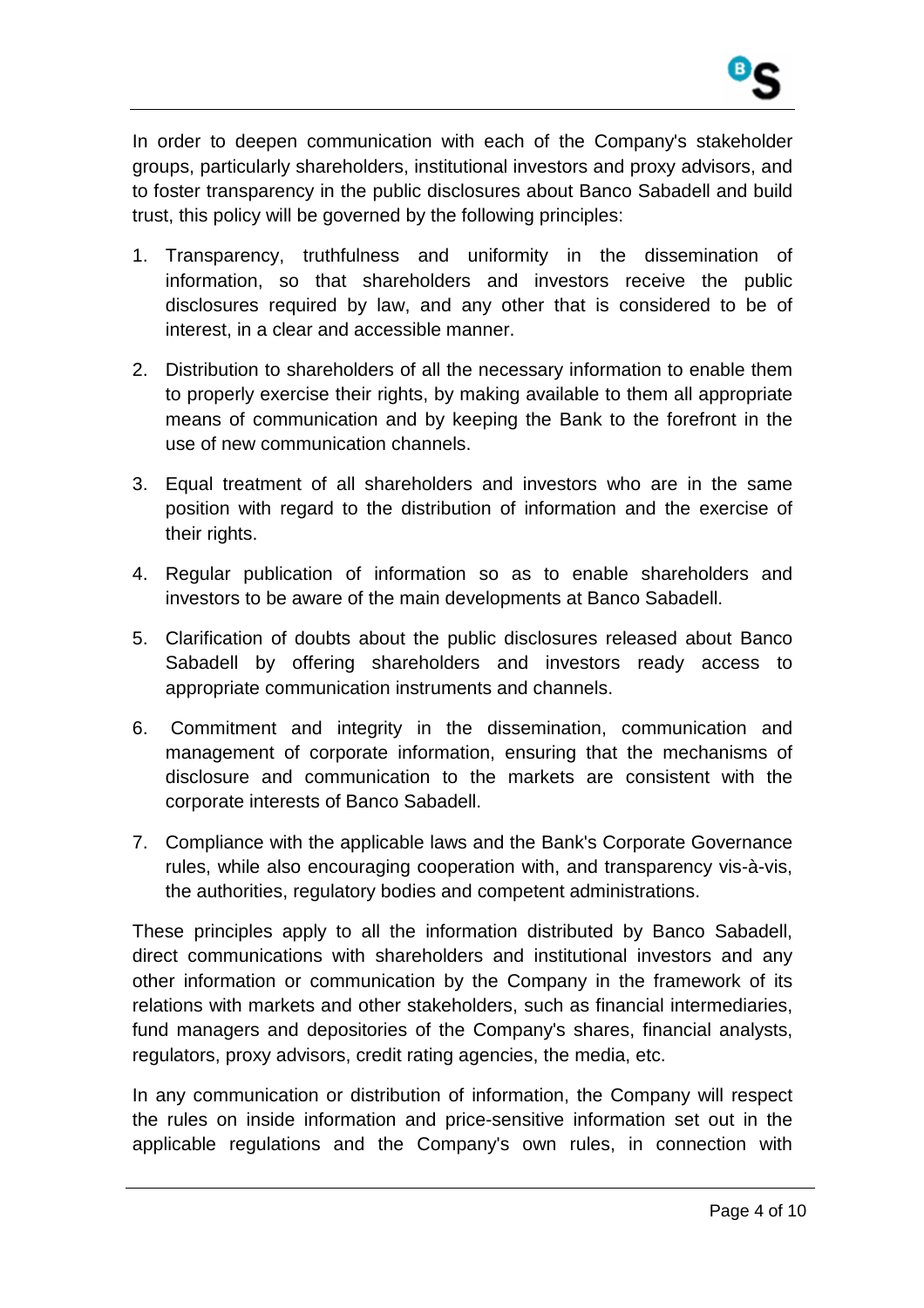

shareholder relations and disclosures to the securities markets as set out in the Banco Sabadell Group's Code of Conduct, the Banco Sabadell Group's Internal Rules of Conduct in connection with the Securities Markets, and the Regulation of the Board of Directors.

# **4.- Channels for communication with and participation by shareholders and investors**

In order to ensure compliance with the principles set out above, Banco Sabadell provides shareholders, investors and other stakeholders with the following channels for information, communication, contact and participation:

- 1. Corporate website
- 2. Website of the National Securities Market Commission (CNMV)
- 3. Earnings webcasts
- 4. Social media
- 5. Shareholder Relations Department
- 6. General Meeting of Shareholders
- 7. Proxy advisors
- 8. Investor Relations Department
- 9. Group and one-on-one meetings
- 10. Specialised industry events
- 11. Investor days
- 12. Other channels for communication with shareholders and investors

### **1. Corporate website**

Banco Sabadell has a corporate website (www.grupbancsabadell.com) on which it posts all the public information about the Bank which is made available to investors, shareholders and other stakeholders.

In particular, on its corporate website, Banco Sabadell has a section that specifically addresses its shareholders and investors and contains extensive institutional and financial information on the Bank's activities and results, as well as other information deemed of interest.

In order to comply with the principle of transparency, Banco Sabadell ensures that the information posted on the corporate website is clear, correct and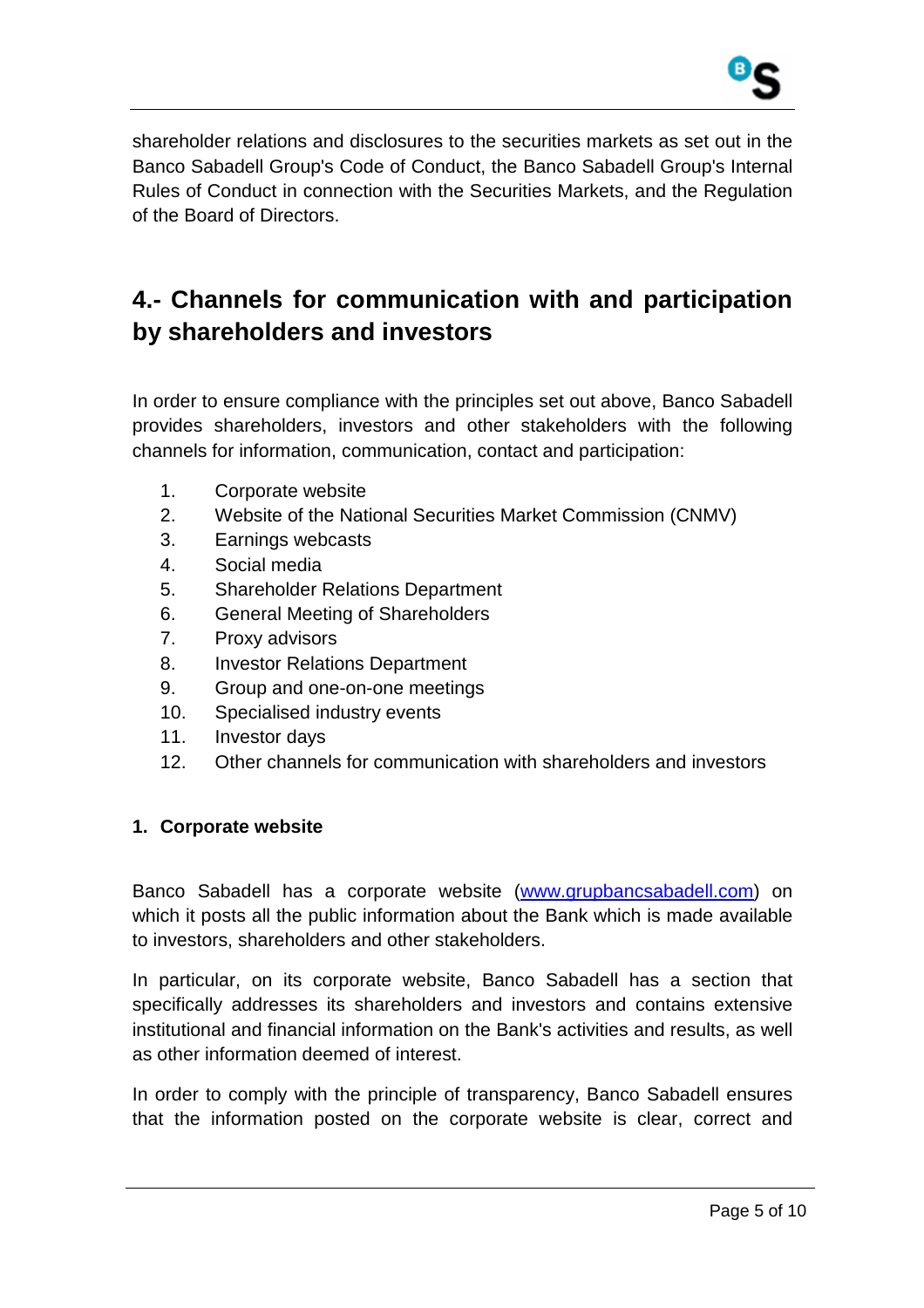truthful, to which end it is constantly updated and is available in Spanish, Catalan and English.

In particular, the corporate website provides users with ready visual access way to a range of content, including the following:

- Corporate governance: this section provides access to the legal and corporate documentation and information about the corporate governance system.
- General Meetings: this section contains information on the General Meeting of Shareholders and enables shareholders to request information and clarification and to ask questions about the matters on the agenda for the General Meeting and to view the General Meeting live in Spanish, Catalan or English. It also contains an archive of the documentation related to past General Meetings.
- Financial information: provides access to all the Company's quarterly, interim and annual documentation and financial information, information that is published by virtue of the Company's status as an issuer (issues, prospectuses and ratings), and public disclosures to regulatory bodies. Full recordings of earnings presentation events are kept available for a reasonable time after each event.
- Regulatory disclosures: provides access to the regulatory disclosures filed with the CNMV by Banco Sabadell.
- The BS share: this section provides information about the Company's share performance, capital stock and dividends, significant holdings and own shares, as well as the recommendations published by leading equity analysts.
- Contact: access the main contact details provided by the Company to enable customers, shareholders, investors and the media to submit queries and suggestions.

## **2. Website of the National Securities Market Commission (CNMV)**

In addition to the corporate website, as a listed company, Banco Sabadell publishes, via the CNMV's website, regulatory disclosures, periodic financial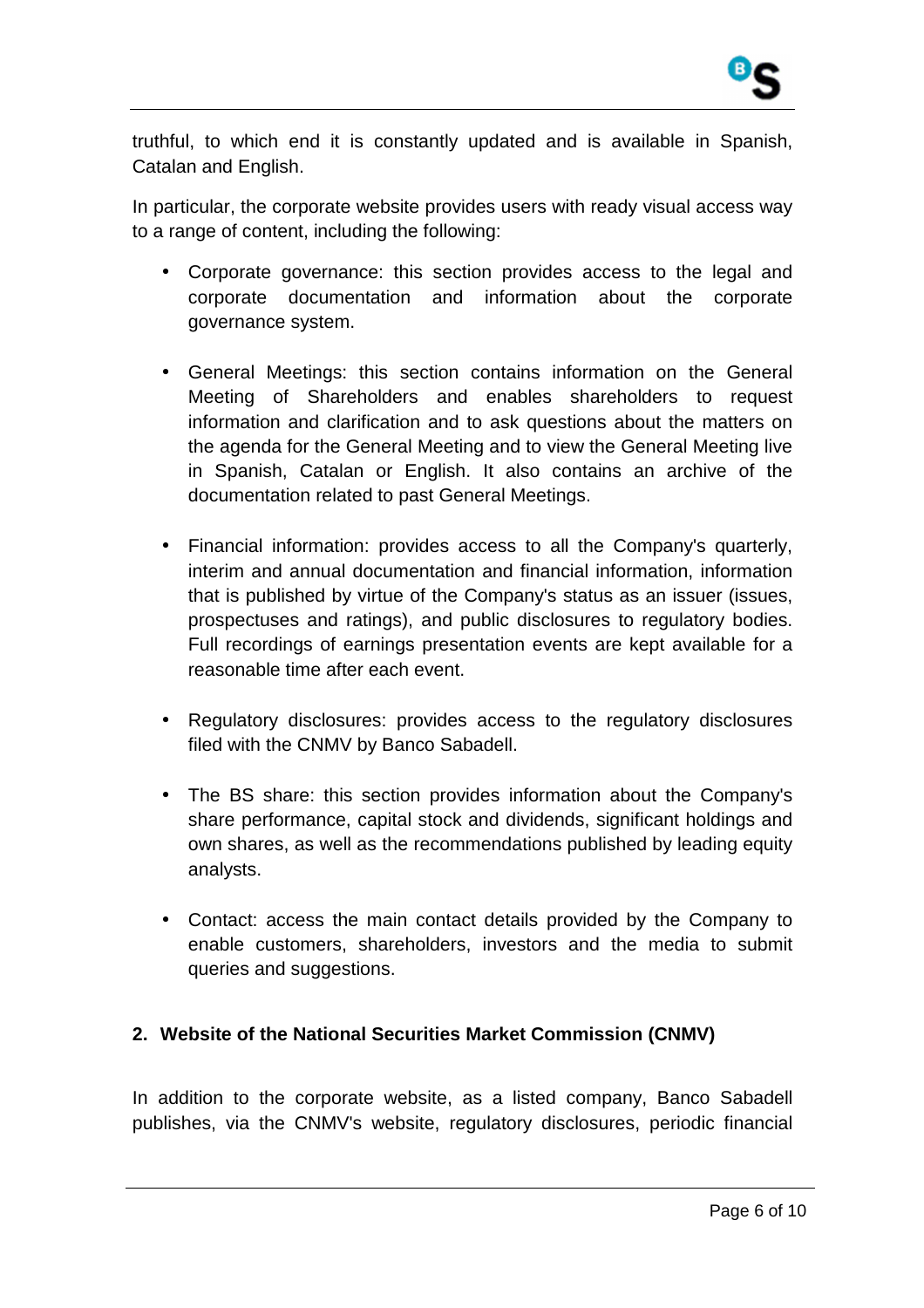

disclosures, issue prospectuses and any other information that is required by applicable law or may be of general interest to the Company's stakeholders.

#### **3. Earnings webcasts**

Banco Sabadell offers access via live streaming to its quarterly earnings presentation and other significant communications with the market, providing easy access to shareholders, investors, analysts and any other interest parties. This is yet another channel that Banco Sabadell offers to keep shareholders and investors informed.

The webcasts of these events may also be viewed on the corporate website after the fact.

During live webcasts, the means are provided to enable participants to submit questions to the Banco Sabadell speakers or representatives via e-mail.

#### **4. Social media**

Aware of the impact and importance of new information technologies and communication channels based on the internet, Banco Sabadell pursues an active presence in social media (such as Twitter, Facebook, and Google+), in which, while fulfilling its legal obligations, the Bank makes every effort to distribute information about its performance and establish new patterns of communication with shareholders and stakeholders who use these media regularly as a source of news.

### **5. Shareholder Relations Department**

In order to facilitate open and transparent communication with the Bank's shareholders, the Shareholder Relations Department handles and responds to requests for information and clarifications or questions.

Shareholders can receive personalised attention by phone at **+34 93 728 88 82** or e-mail (**accionista@bancsabadell.com**).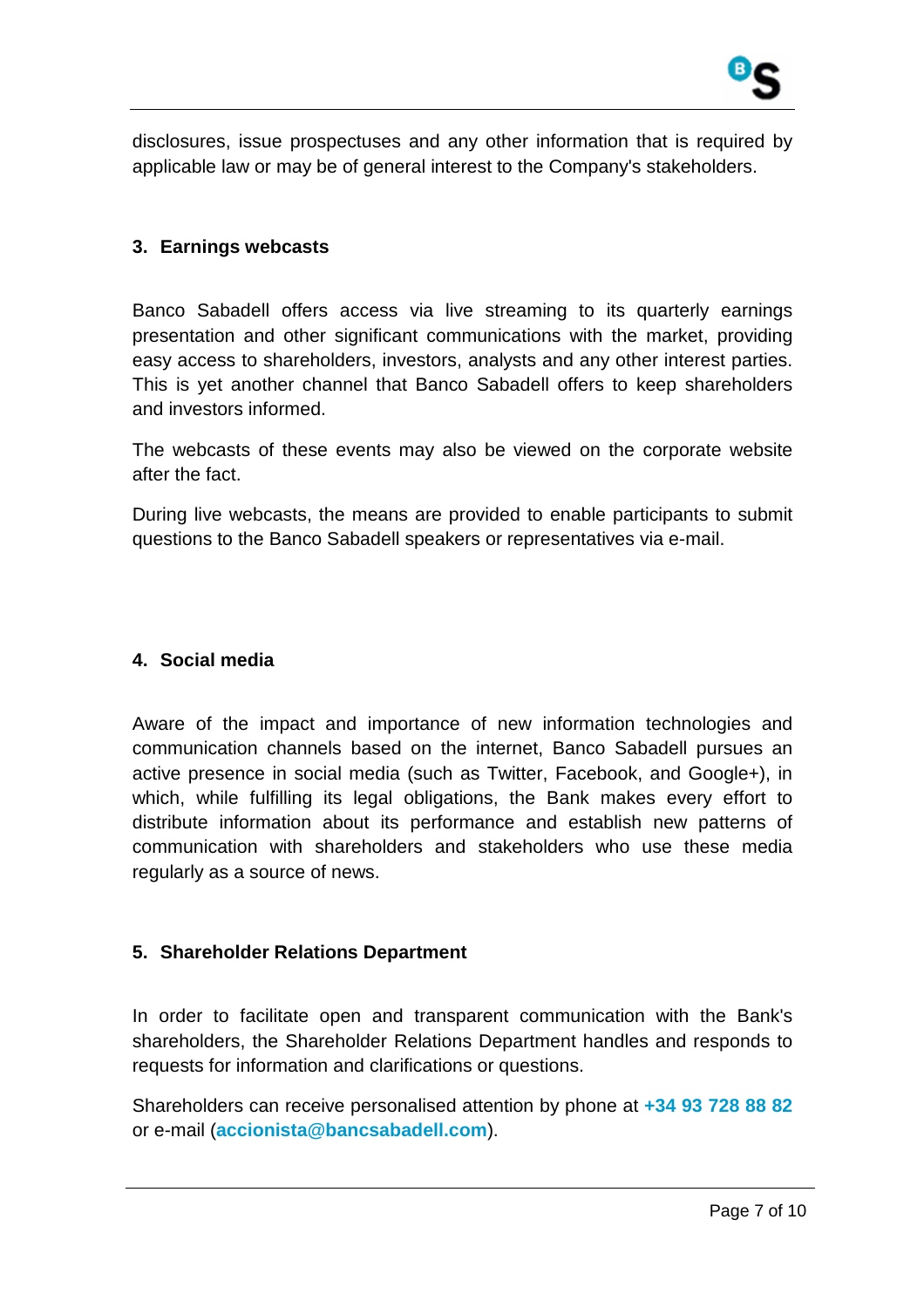### **6. General Meeting of Shareholders**

Banco Sabadell arranges a General Meeting of Shareholders at least once per year and provides the necessary means to facilitate shareholder participation (e.g. by postal mail, via the corporate website www.grupbancsabadell.com, an app and the branch network).

On the occasion of a General Meeting, Banco Sabadell provides shareholders and investors with the information they need to make a decision on the matters submitted for their consideration; this information is published sufficiently in advance and in sufficient detail.

Additionally, Banco Sabadell establishes an Electronic Shareholder Forum on its website to which shareholders have access in order to enable them to communicate prior to the Meeting.

These measures are implemented in pursuit of an open environment that facilitates and incentivises shareholder participation in General Meetings and enables them to vote.

### **7. Proxy advisors**

Banco Sabadell maintains contacts with the leading proxy advisors in the market in order to ensure that their recommendations are based on in-depth knowledge of the Bank.

It is also important to be aware of proxy advisors' voting policies, which change constantly in line with international trends in corporate governance and the main risks they observe in the management and oversight of the listed companies they analyse. Hence Banco Sabadell's efforts to conform to corporate governance best practices and recommendations.

### **8. Investor Relations Department**

Banco Sabadell has an Investor Relations Department, a global function with the responsibility to coordinate, analyse and manage relations and contacts with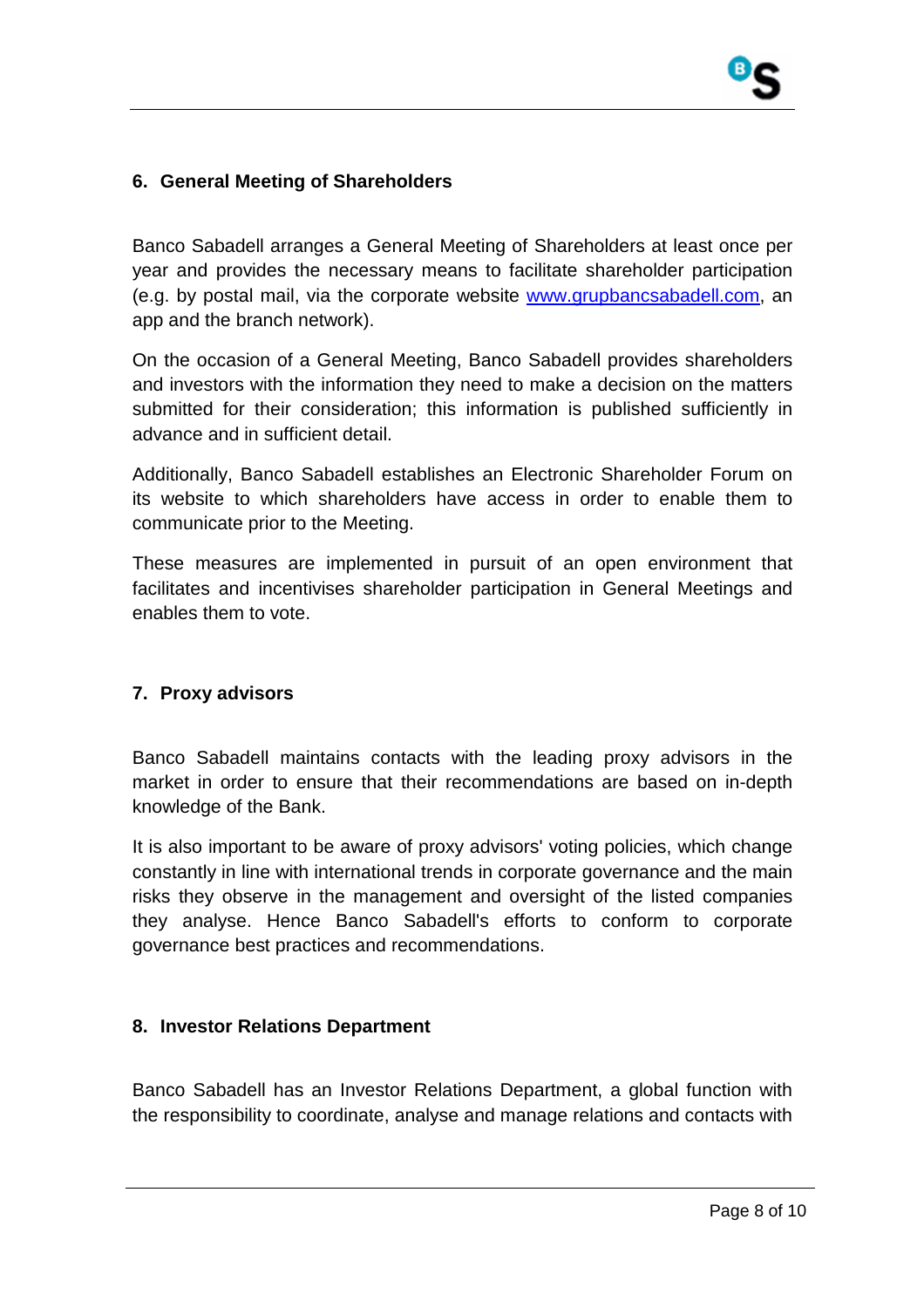investors in Banco Sabadell; it is, therefore, a natural connection point between Banco Sabadell, investors and analysts.

In this function, the Investor Relations Department coordinates communication with the market in order to ensure that it is appropriate, consistent and coherent at all times.

The principles of this policy apply, as appropriate, to Banco Sabadell's relations with other stakeholders, such as financial analysts, investors, fund managers and depositories of the Bank's shares, and proxy advisors.

Banco Sabadell has a policy of strict compliance with the general legislation and the specific regulations governing its business, in Spain and in all the other territories where it operates.

It also has a telephone **+34 93 728 12 00** and e-mail address (**investorrelations@bancsabadell.com**) through which institutional investors may submit requests and suggestions.

#### **9. Group and one-on-one meetings**

The Investor Relations Department regularly organises roadshows and other events at which representatives of Banco Sabadell meet with analysts, shareholders and investors to discuss the Bank's performance and other matters of interest that help clarify aspects of the public disclosures, and respond directly to comments and questions.

#### **10. Conferences**

The Investor Relations Department attends specialised international conferences in the industry, at which Banco Sabadell makes presentations and meets with shareholders and investors in order to create a climate of dialogue in which to inform them about the Bank's performance and respond to specific queries about its public disclosures.

#### **11. Investor days**